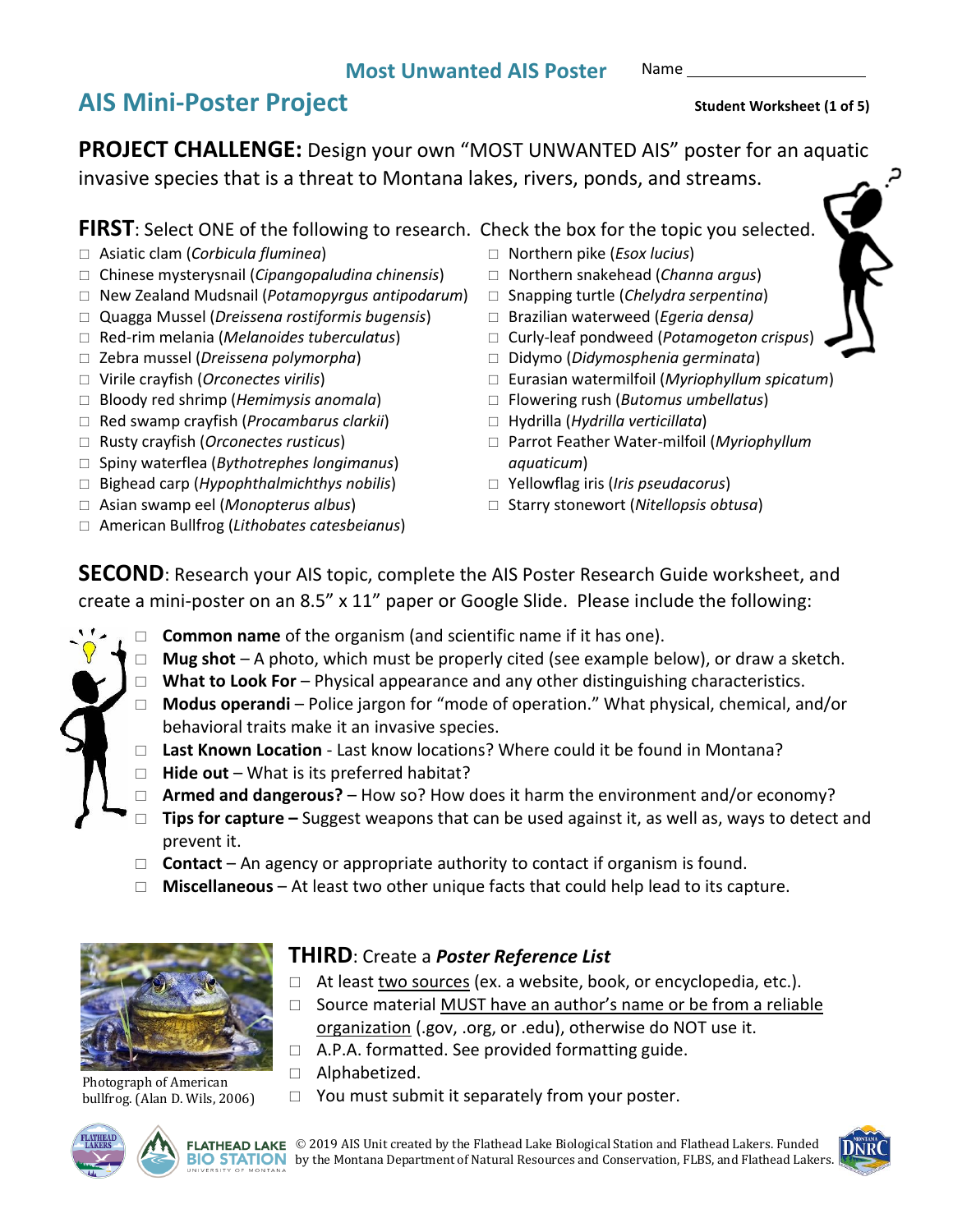## **Most Unwanted AIS Poster**

**LAST**: Review your poster to make sure the following criteria are met:

- Typed OR neatly hand written*.*
- $\Box$  Limit the number of words. Not too wordy, nor too sparse!
- $\Box$  'Wow' factor that engages the viewer and helps them to learn about your AIS topic!
- $\Box$  'Mug shot' is sketched, or copied and pasted from the web source (but make sure you cite the source directly beneath the image and include the source in your Reference List).

## **Poster Grading Rubric**

Use the following rubric as a guide as you complete your poster.

|                | <b>Exceeds</b>                        | <b>Meets</b>                       | <b>Does Not Meet</b>            |
|----------------|---------------------------------------|------------------------------------|---------------------------------|
| <b>Content</b> | Common and scientific name            | Common name included<br>П.         | Organism name not<br>$\Box$     |
|                | included                              | Mugshot is included but<br>$\Box$  | included                        |
|                | $\Box$ Mugshot clearly depicts the    | the organism is difficult          | Mugshot was either<br>$\Box$    |
|                | organism                              | to see                             | inaccurate or not               |
|                | Physical appearance and               | Physical appearance<br>□           | included                        |
|                | distinguishing traits are clearly     | described                          | Physical appearance<br>$\Box$   |
|                | identified in detail                  | Briefly explains why the<br>$\Box$ | vague or inaccurate             |
|                | Explains in detail why the            | species is invasive                | Invasive traits unclear         |
|                | species is invasive                   | Hide out identified<br>$\Box$      | Hide out not<br>$\Box$          |
|                | $\Box$ Hide out clearly identified    | Provides potential<br>$\Box$       | identified                      |
|                | Impacts to the environment            | impacts                            | Impacts unclear<br>П.           |
|                | and economy described in              | Minimal tips for<br>$\Box$         | Detection and/or<br>$\Box$      |
|                | detail                                | detection and/or                   | prevention tips not             |
|                | $\Box$ Accurate tips for detection    | prevention provided                | included                        |
|                | and/or prevention provided            | <b>Contact listed</b><br>$\Box$    | Contact not listed<br>$\Box$    |
|                | □ Contact listed                      | Two unique facts                   | Unique facts not<br>$\Box$      |
|                | $\Box$ Three or more unique facts     | included                           | included                        |
|                | included                              |                                    |                                 |
| <b>Format</b>  | $\Box$ Typed or artistically hand-    | Neatly hand-written<br>$\Box$      | Writing messy or<br>$\Box$      |
|                | written                               | Basic poster design                | unclear                         |
|                | $\Box$ Poster design elicits a 'WOW'  | $\Box$ Text is too wordy           | Text is too sparse<br>$\Box$    |
|                | Text is not too wordy or sparse       |                                    |                                 |
| Reference      | $\Box$ Three or more reliable sources | $\Box$ Two sources provided in     | Less than two sources<br>$\Box$ |
| List           | provided in correct A.P.A             | A.P.A. format                      | provided or not in              |
|                | format                                | Mugshot cited and                  | A.P.A format                    |
|                | Mugshot properly cited and            | included in reference              | Mugshot not cited<br>$\Box$     |
|                | included in reference list            | list                               |                                 |

## **Comments**:



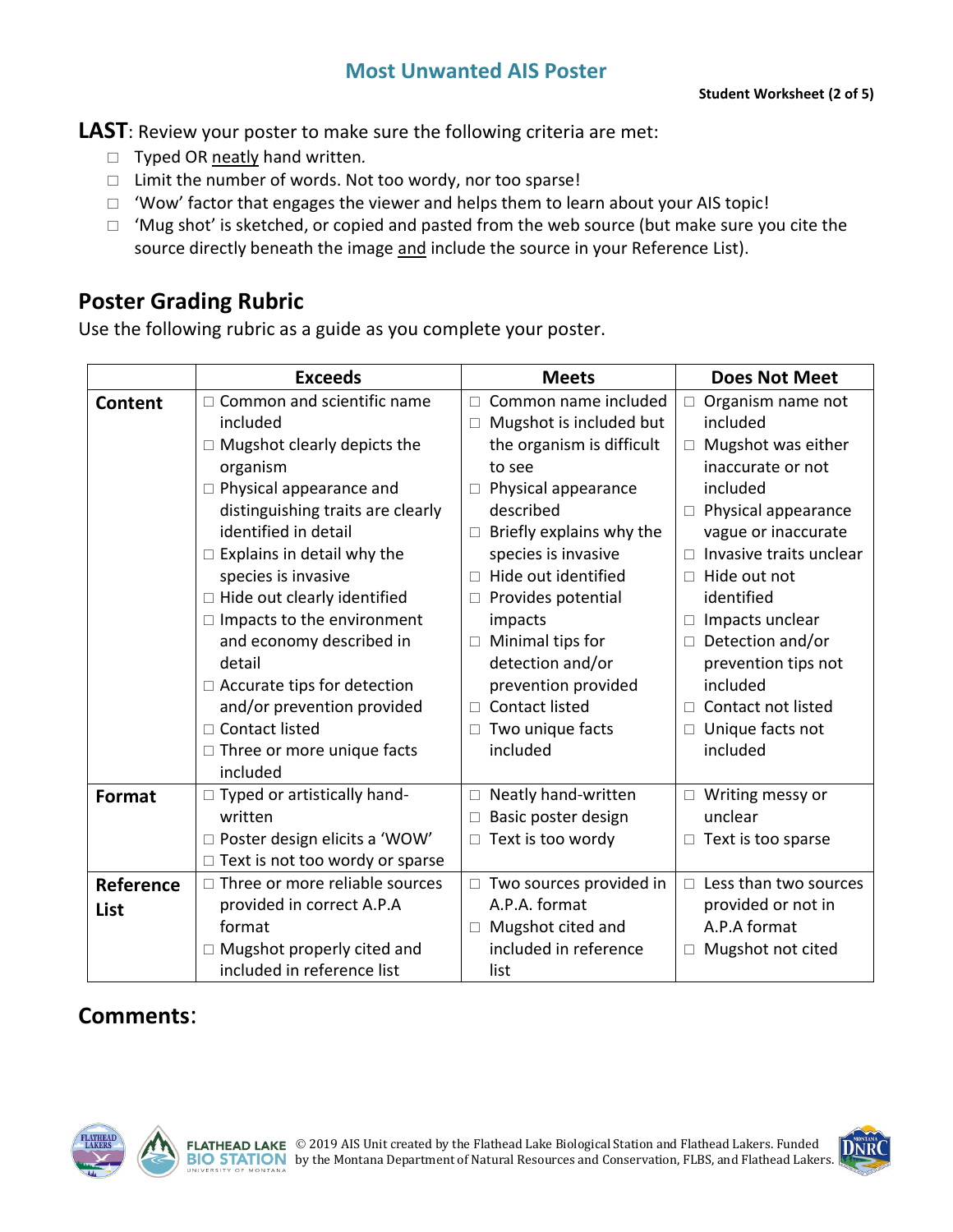#### **Most Unwanted AIS Poster** Name

| <b>AIS Poster Research Guide</b> | <b>Student Worksheet (3 of 5)</b> |
|----------------------------------|-----------------------------------|
|                                  |                                   |

| Online resources that you may use to find information about your AIS topic:                                                                                                                                                                                                                                            |
|------------------------------------------------------------------------------------------------------------------------------------------------------------------------------------------------------------------------------------------------------------------------------------------------------------------------|
| Montana Field Guide: http://fieldguide.mt.gov/                                                                                                                                                                                                                                                                         |
| Montana Fish, Wildlife and Parks Aquatic Invasive Species website: http://fwp.mt.gov/fishAndWildlife/species/ais/<br>Yellowstone Coordinating Committee Aquatic Invasive Species Pocket Guide:                                                                                                                         |
| https://docs.wixstatic.com/ugd/a0f00b_398521b0c8fc42acbc1226ea9c7a3110.pdf                                                                                                                                                                                                                                             |
| Complete the following as you research your AIS topic:                                                                                                                                                                                                                                                                 |
|                                                                                                                                                                                                                                                                                                                        |
|                                                                                                                                                                                                                                                                                                                        |
|                                                                                                                                                                                                                                                                                                                        |
|                                                                                                                                                                                                                                                                                                                        |
|                                                                                                                                                                                                                                                                                                                        |
|                                                                                                                                                                                                                                                                                                                        |
|                                                                                                                                                                                                                                                                                                                        |
|                                                                                                                                                                                                                                                                                                                        |
| <b>Armed and dangerous?</b>                                                                                                                                                                                                                                                                                            |
|                                                                                                                                                                                                                                                                                                                        |
|                                                                                                                                                                                                                                                                                                                        |
| ,我们也不会有什么。""我们的人,我们也不会有什么?""我们的人,我们也不会有什么?""我们的人,我们也不会有什么?""我们的人,我们也不会有什么?""我们的人                                                                                                                                                                                                                                       |
|                                                                                                                                                                                                                                                                                                                        |
| Tips for capture: Weapons that can be used against it, as well as, ways to detect and prevent it:                                                                                                                                                                                                                      |
|                                                                                                                                                                                                                                                                                                                        |
| Miscellaneous (At least two other unique facts that could help lead to its capture):                                                                                                                                                                                                                                   |
| 2. $\frac{1}{2}$ $\frac{1}{2}$ $\frac{1}{2}$ $\frac{1}{2}$ $\frac{1}{2}$ $\frac{1}{2}$ $\frac{1}{2}$ $\frac{1}{2}$ $\frac{1}{2}$ $\frac{1}{2}$ $\frac{1}{2}$ $\frac{1}{2}$ $\frac{1}{2}$ $\frac{1}{2}$ $\frac{1}{2}$ $\frac{1}{2}$ $\frac{1}{2}$ $\frac{1}{2}$ $\frac{1}{2}$ $\frac{1}{2}$ $\frac{1}{2}$ $\frac{1}{2}$ |
| References (record the websites that you get information from):                                                                                                                                                                                                                                                        |